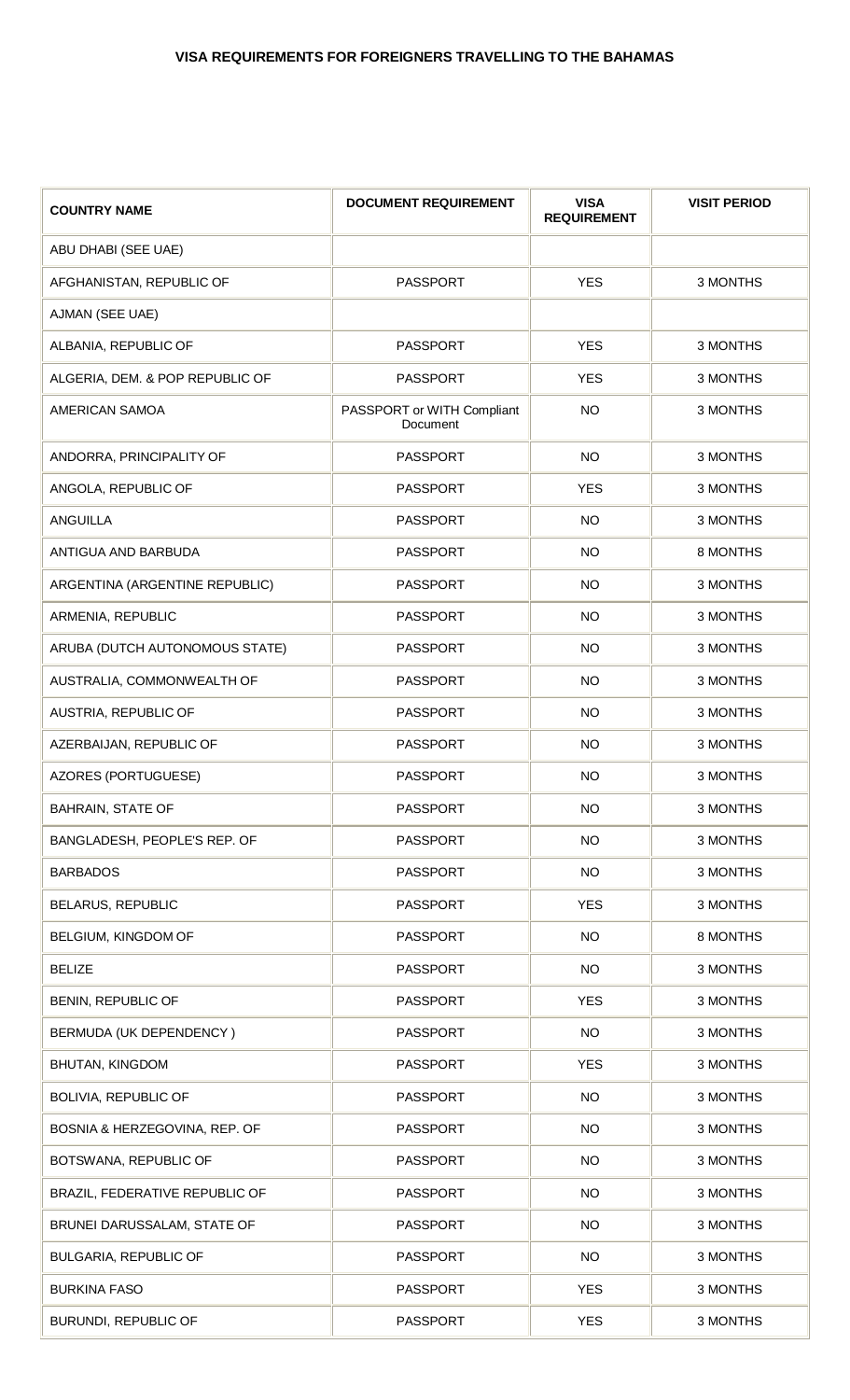| <b>CAMBODIA</b>                       | <b>PASSPORT</b>                   | <b>YES</b> | 3 MONTHS |
|---------------------------------------|-----------------------------------|------------|----------|
| CAMEROON. REPUBLIC OF                 | <b>PASSPORT</b>                   | <b>YES</b> | 3 MONTHS |
| <b>CANADA</b>                         | PASSPORT or<br><b>BC/PHOTO ID</b> | <b>NO</b>  | 8 MONTHS |
| CAPE VERDE, REPUBLIC OF               | <b>PASSPORT</b>                   | <b>NO</b>  | 3 MONTHS |
| CAYMAN ISLANDS (UK DEPENDENCY)        | <b>PASSPORT</b>                   | <b>NO</b>  | 3 MONTHS |
| CENTRAL AFRICAN REPUBLIC              | <b>PASSPORT</b>                   | <b>YES</b> | 3 MONTHS |
| CHAD, REPUBLIC OF                     | <b>PASSPORT</b>                   | <b>YES</b> | 3 MONTHS |
| CHILE, REPUBLIC OF                    | <b>PASSPORT</b>                   | <b>NO</b>  | 3 MONTHS |
| CHINA, PEOPLE'S REPUBLIC OF           | <b>PASSPORT</b>                   | <b>NO</b>  | 3 MONTHS |
| COLOMBIA, REPUBLIC OF                 | <b>PASSPORT</b>                   | <b>NO</b>  | 3 MONTHS |
| COMOROS, FED. & ISLAMIC (UNION OF)    | <b>PASSPORT</b>                   | <b>YES</b> | 3 MONTHS |
| CONGO, DEM. POP. REP. OF (ZAIRE)      | <b>PASSPORT</b>                   | <b>YES</b> | 3 MONTHS |
| CONGO, REPUBLIC OF                    | <b>PASSPORT</b>                   | <b>YES</b> | 3 MONTHS |
| COOK ISLANDS, THE                     | <b>PASSPORT</b>                   | <b>NO</b>  | 3 MONTHS |
| COSTA RICA, REPUBLIC OF               | <b>PASSPORT</b>                   | <b>NO</b>  | 3 MONTHS |
| COTE D'IVOIRE REPUBLIC OF             | <b>PASSPORT</b>                   | <b>YES</b> | 3 MONTHS |
| <b>CROATIA</b>                        | <b>PASSPORT</b>                   | <b>NO</b>  | 3 MONTHS |
| <b>CUBA</b>                           | <b>PASSPORT</b>                   | <b>YES</b> | 3 MONTHS |
| <b>CURACAO (NETHERLANDS ANTILLES)</b> | <b>PASSPORT</b>                   | <b>NO</b>  | 3 MONTHS |
| CYPRUS, REPUBLIC OF                   | <b>PASSPORT</b>                   | <b>NO</b>  | 3 MONTHS |
| <b>CZECH REPUBLIC</b>                 | <b>PASSPORT</b>                   | <b>NO</b>  | 3 MONTHS |
| DENMARK, KINGDOM OF                   | <b>PASSPORT</b>                   | <b>NO</b>  | 8 MONTHS |
| DJIBOUTI, REPUBLIC OF                 | <b>PASSPORT</b>                   | <b>YES</b> | 3 MONTHS |
| DOMINICA, COMMONWEALTH OF             | <b>PASSPORT</b>                   | <b>NO</b>  | 3 MONTHS |
| <b>DOMINICAN REPUBLIC</b>             | <b>PASSPORT</b>                   | <b>YES</b> | 3 MONTHS |
| <b>DUBAI</b>                          | PASSPORT                          | <b>NO</b>  | 3 MONTHS |
| ECUADOR, REPUBLIC OF                  | <b>PASSPORT</b>                   | <b>NO</b>  | 3 MONTHS |
| EGYPT, ARAB REPUBLIC OF               | <b>PASSPORT</b>                   | <b>YES</b> | 3 MONTHS |
| EL SALVADOR, REPUBLIC OF              | <b>PASSPORT</b>                   | <b>NO</b>  | 3 MONTHS |
| EQUATORIAL GUINEA, REPUBLIC OF        | <b>PASSPORT</b>                   | <b>YES</b> | 3 MONTHS |
| ERITREA, STATE OF                     | <b>PASSPORT</b>                   | <b>YES</b> | 3 MONTHS |
| ESTONIA, REPUBLIC OF                  | <b>PASSPORT</b>                   | <b>NO</b>  | 3 MONTHS |
| <b>ETHIOPIA</b>                       | <b>PASSPORT</b>                   | <b>YES</b> | 3 MONTHS |
| FALKLAND ISLANDS (MALVINAS)           | <b>PASSPORT</b>                   | <b>NO</b>  | 3 MONTHS |
| FIJI, REPUBLIC OF                     | <b>PASSPORT</b>                   | <b>NO</b>  | 3 MONTHS |
| FINLAND, REPUBLIC                     | PASSPORT                          | <b>NO</b>  | 3 MONTHS |
| FRANCE (FRENCH REPUBLIC)              | <b>PASSPORT</b>                   | <b>NO</b>  | 3 MONTHS |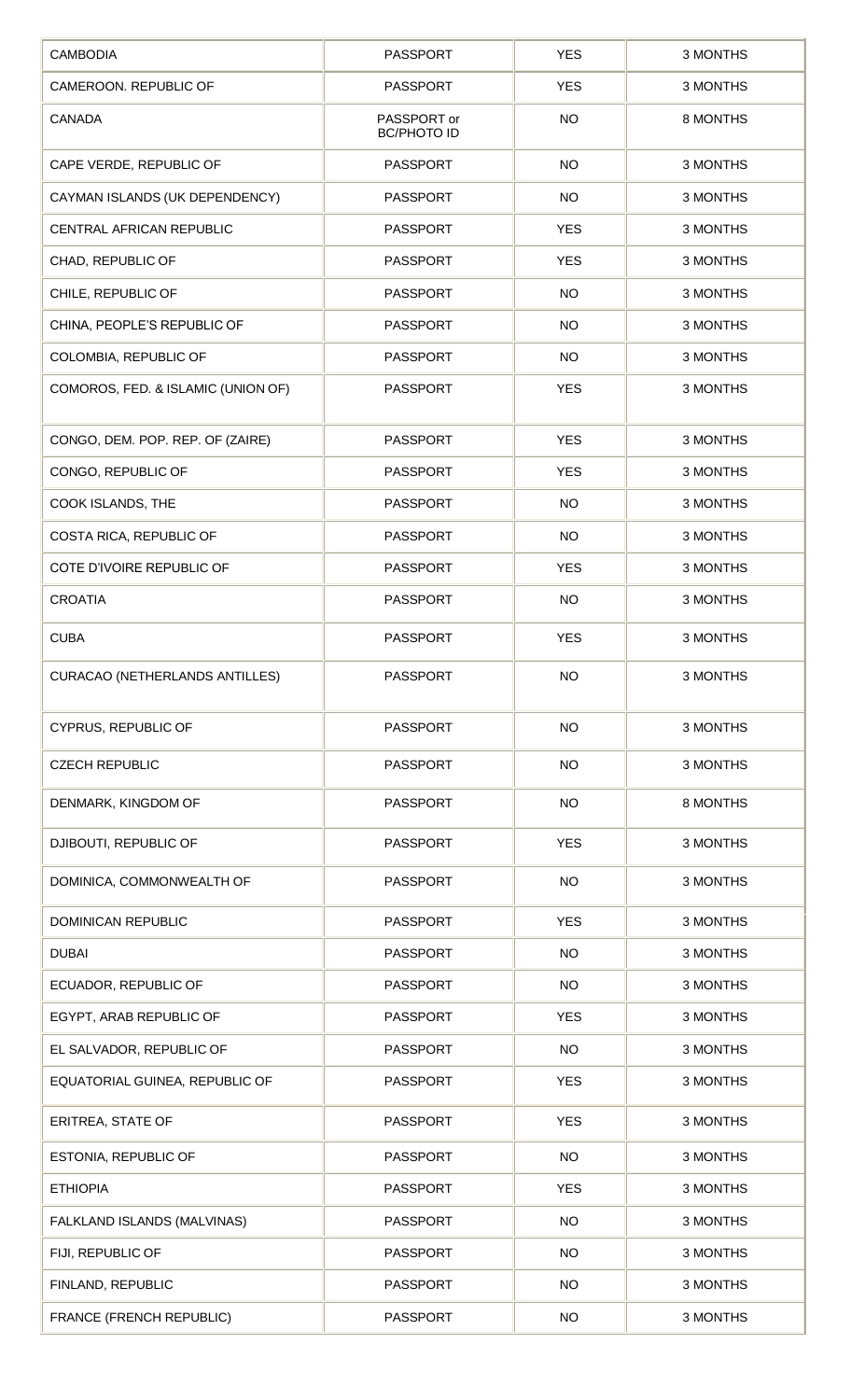| FRENCH GUIANA (FRENCH DEPENDENT)                          | <b>PASSPORT</b>                | <b>NO</b>  | 3 MONTHS |
|-----------------------------------------------------------|--------------------------------|------------|----------|
| FRENCH POLYNESIA (FRENCH<br>DEPENDENT)                    | <b>PASSPORT</b>                | <b>NO</b>  | 3 MONTHS |
| <b>FRENCH SOUTHERN TERRITORIES</b>                        | <b>PASSPORT</b>                | <b>NO</b>  | 3 MONTHS |
| <b>FUJAIRAJ (SEE UAE)</b>                                 |                                |            |          |
| <b>GABON (GABONESE REPUBLIC)</b>                          | <b>PASSPORT</b>                | <b>YES</b> | 3 MONTHS |
| <b>GALAPAGOS ISLANDS</b>                                  | <b>PASSPORT</b>                | NO         | 3 MONTHS |
| GAMBIA, REPUBLIC OF THE                                   | <b>PASSPORT</b>                | <b>NO</b>  | 3 MONTHS |
| <b>GEORGIA, REPUBLIC OF</b>                               | <b>PASSPORT</b>                | <b>NO</b>  | 3 MONTHS |
| GERMANY, FEDERAL REPUBLIC OF                              | <b>PASSPORT</b>                | <b>NO</b>  | 3 MONTHS |
| GHANA, REPUBLIC OF                                        | <b>PASSPORT</b>                | <b>YES</b> | 3 MONTHS |
| GIBRALTAR (UK DEPENDENCY)                                 | <b>PASSPORT</b>                | <b>NO</b>  | 3 MONTHS |
| <b>GREECE (HELLENIC REPUBLIC)</b>                         | <b>PASSPORT</b>                | NO         | 8 MONTHS |
| GREENLAND (DENMARK TERRITORY)                             | <b>PASSPORT</b>                | <b>NO</b>  | 8 MONTHS |
| <b>GRENADA, STATE OF</b>                                  | <b>PASSPORT</b>                | <b>NO</b>  | 3 MONTHS |
| GUADELOUPE (FRENCH.O.M.)                                  | <b>PASSPORT</b>                | <b>NO</b>  | 3 MONTHS |
| <b>GUAM</b>                                               | <b>PASSPORT</b>                | <b>NO</b>  | 3 MONTHS |
| GUATEMALA, REPUBLIC OF                                    | <b>PASSPORT</b>                | NO         | 3 MONTHS |
| GUINEA, REPUBLIC OF                                       | <b>PASSPORT</b>                | <b>YES</b> | 3 MONTHS |
| GUINEA-BISSAU, REPUBLIC OF                                | PASSPORT                       | <b>YES</b> | 3 MONTHS |
| GUYANA, CO-OPERATIVE REPUBLIC OF                          | <b>PASSPORT</b>                | <b>NO</b>  | 3 MONTHS |
| HAITI, REPUBLIC OF                                        | <b>PASSPORT</b>                | <b>YES</b> | 3 MONTHS |
| HOLY SEE (SEE VATICAN CITY)                               |                                |            |          |
| HONDURAS, REPUBLIC OF                                     | <b>PASSPORT</b>                | <b>NO</b>  | 3 MONTHS |
| HONG KONG (CHINESE SPECIAL<br><b>ADMINISTRATIVE AREA)</b> | HKSAR PASSPORT or HK C<br>of I | <b>NO</b>  | 3 MONTHS |
| HUNGARY, REPUBLIC OF                                      | <b>PASSPORT</b>                | <b>NO</b>  | 3 MONTHS |
| <b>ICELAND, REPUBLIC</b>                                  | <b>PASSPORT</b>                | <b>NO</b>  | 8 MONTHS |
| INDIA, REPUBLIC                                           | <b>PASSPORT</b>                | <b>YES</b> | 3 MONTHS |
| INDONESIA, REPUBLIC OF                                    | <b>PASSPORT</b>                | <b>YES</b> | 3 MONTHS |
| IRAN, ISLAMIC REPUBLIC OF                                 | <b>PASSPORT</b>                | <b>YES</b> | 3 MONTHS |
| IRAQ, REPUBLIC OF                                         | <b>PASSPORT</b>                | <b>YES</b> | 3 MONTHS |
| <b>IRELAND</b>                                            | <b>PASSPORT</b>                | <b>NO</b>  | 3 MONTHS |
| <b>ISRAEL, STATE OF</b>                                   | PASSPORT                       | <b>NO</b>  | 3 MONTHS |
| <b>ITALY, REPUBLIC OF</b>                                 | <b>PASSPORT</b>                | <b>NO</b>  | 8 MONTHS |
| IVORY COAST (SEE COTE D'IVOIRE)                           |                                |            |          |
| <b>JAMAICA</b>                                            | PASSPORT                       | <b>NO</b>  | 3 MONTHS |
| <b>JAPAN</b>                                              | <b>PASSPORT</b>                | <b>NO</b>  | 3 MONTHS |
| JORDAN, HASHEMITE KINGDOM OF                              | <b>PASSPORT</b>                | <b>YES</b> | 3 MONTHS |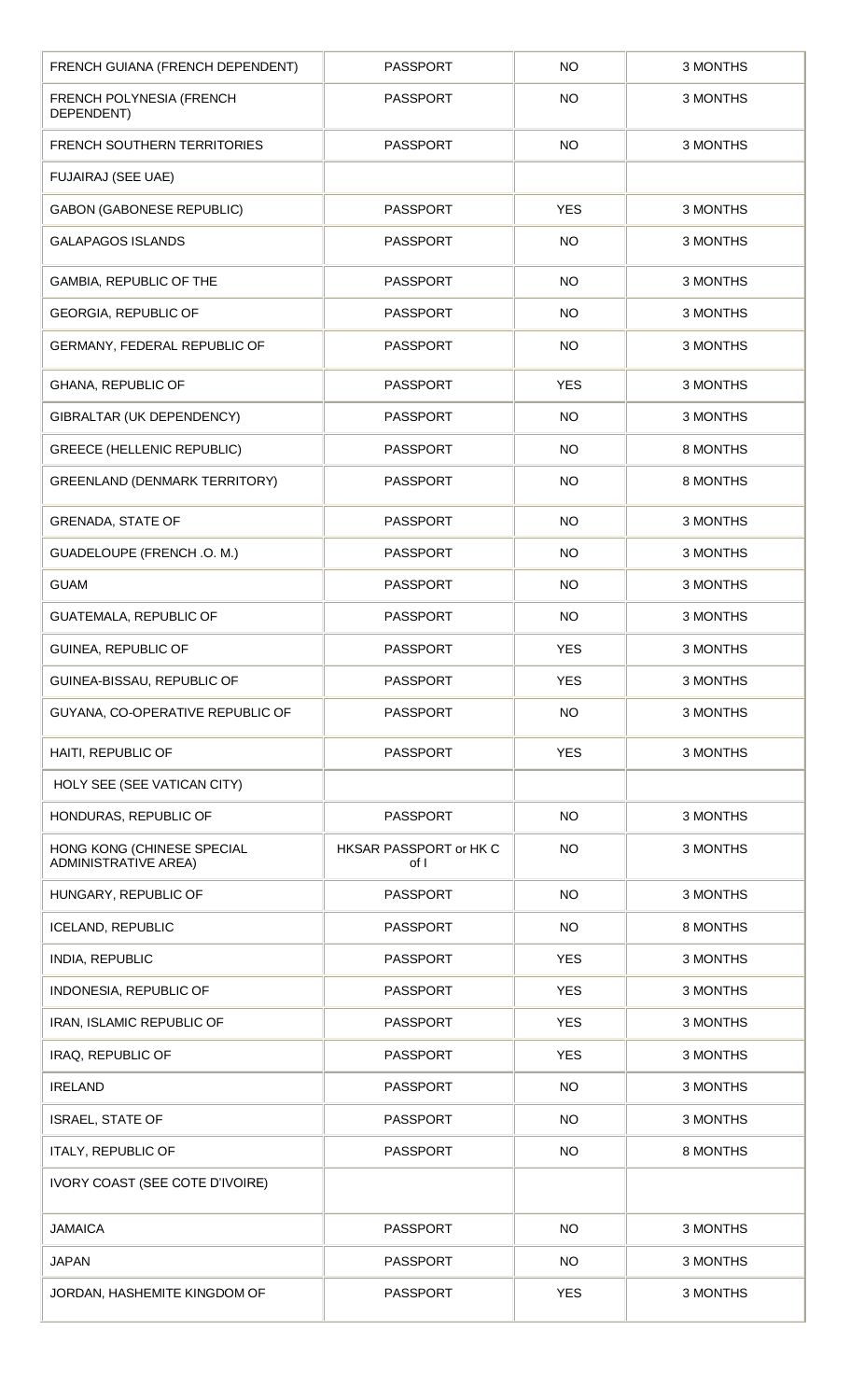| KAZAKHSTAN, REPUBLIC OF                               | <b>PASSPORT</b>                   | <b>YES</b> | 3 MONTHS |
|-------------------------------------------------------|-----------------------------------|------------|----------|
| KENYA, REPUBLIC OF                                    | <b>PASSPORT</b>                   | <b>NO</b>  | 3 MONTHS |
| KIRBATI, REPUBLIC OF                                  | <b>PASSPORT</b>                   | <b>NO</b>  | 3 MONTHS |
| KOREA-NORTH, DEM. PEO. REP. OF                        | <b>PASSPORT</b>                   | <b>YES</b> | 3 MONTHS |
| KOREA-SOUTH, REPUBLIC OF                              | <b>PASSPORT</b>                   | <b>NO</b>  | 3 MONTHS |
| KUWAIT, STATE OF                                      | <b>PASSPORT</b>                   | <b>NO</b>  | 3 MONTHS |
| KYRGYSTAN (THE KYRGYZ REPUBLIC)                       | <b>PASSPORT</b>                   | <b>YES</b> | 3 MONTHS |
| LAOS (LAO PEOPLE'S DEM. REPUBLIC)                     | <b>PASSPORT</b>                   | <b>YES</b> | 3 MONTHS |
| LATVIA, REPUBLIC OF                                   | <b>PASSPORT</b>                   | <b>NO</b>  | 3 MONTHS |
| LEBANON, REPUBLIC OF                                  | <b>PASSPORT</b>                   | <b>YES</b> | 3 MONTHS |
| LESOTHO, KINGDOM OF                                   | <b>PASSPORT</b>                   | <b>NO</b>  | 3 MONTHS |
| LIBERIA, REPUBLIC OF                                  | <b>PASSPORT</b>                   | <b>YES</b> | 3 MONTHS |
| <b>LIBYA</b>                                          | <b>PASSPORT</b>                   | <b>YES</b> | 3 MONTHS |
| LIECHTENSTEIN, PRINCIPALITY OF                        | <b>PASSPORT</b>                   | <b>NO</b>  | 8 MONTHS |
| LITHUANIA, REPUBLIC OF                                | <b>PASSPORT</b>                   | <b>NO</b>  | 3 MONTHS |
| LUXEMBOURG, GRAND DUCHY OF                            | <b>PASSPORT</b>                   | NO         | 8 MONTHS |
| MACAU (CHINESE SPECIAL<br><b>ADMINISTRATIVE AREA)</b> | <b>CHINESE</b><br><b>PASSPORT</b> | <b>YES</b> | 3 MONTHS |
| MACEDONIA (Former YUGOSLAV RE. OF)                    | PASSPORT                          | <b>NO</b>  | 3 MONTHS |
| MADAGASCAR, REPUBLIC OF                               | <b>PASSPORT</b>                   | <b>YES</b> | 3 MONTHS |
| MALAWI, REPUBLIC OF                                   | <b>PASSPORT</b>                   | <b>NO</b>  | 3 MONTHS |
| <b>MALAYSIA</b>                                       | <b>PASSPORT</b>                   | <b>NO</b>  | 3 MONTHS |
| MALDIVES, REPUBLIC OF                                 | <b>PASSPORT</b>                   | <b>NO</b>  | 3 MONTHS |
| MALI, REPUBLIC OF                                     | <b>PASSPORT</b>                   | <b>NO</b>  | 3 MONTHS |
| <b>MALTA</b>                                          | <b>PASSPORT</b>                   | <b>NO</b>  | 3 MONTHS |
| MARSHALL ISLANDS, REPUBLIC OF (U.S.<br>Dependency)    | <b>PASSPORT</b>                   | <b>NO</b>  | 3 MONTHS |
| MARTINIQUE (FRENCH D.O.M.)                            | <b>PASSPORT</b>                   | <b>NO</b>  | 3 MONTHS |
| MAURITANIA, ISLAMIC REPUBLIC OF                       | <b>PASSPORT</b>                   | <b>YES</b> | 3 MONTHS |
| MAURITIUS, REPUBLIC OF                                | <b>PASSPORT</b>                   | <b>NO</b>  | 3 MONTHS |
| MEXICO (UNITED MEXICAN REPUBLIC)                      | <b>PASSPORT</b>                   | <b>NO</b>  | 3 MONTHS |
| MICRONESIA, FEDERATED STATES OF                       | <b>PASSPORT</b>                   | <b>YES</b> | 3 MONTHS |
| MOLDOVA, REPUBLIC OF                                  | <b>PASSPORT</b>                   | <b>NO</b>  | 3 MONTHS |
| MONACO, PRINCIPALITY OF                               | <b>PASSPORT</b>                   | <b>NO</b>  | 3 MONTHS |
| <b>MONGOLIA</b>                                       | <b>PASSPORT</b>                   | <b>YES</b> | 3 MONTHS |
| <b>MONTENEGRO</b>                                     | <b>PASSPORT</b>                   | <b>YES</b> | 3 MONTHS |
| MONTSERRAT (UK Dependency)                            | <b>PASSPORT</b>                   | <b>NO</b>  | 3 MONTHS |
| MOROCCO, KINGDOM OF                                   | <b>PASSPORT</b>                   | <b>YES</b> | 3 MONTHS |
| MOZAMBIQUE, REPUBLIC                                  | PASSPORT                          | <b>YES</b> | 3 MONTHS |
| <b>MYANMAR</b>                                        | <b>PASSPORT</b>                   | <b>YES</b> | 3 MONTHS |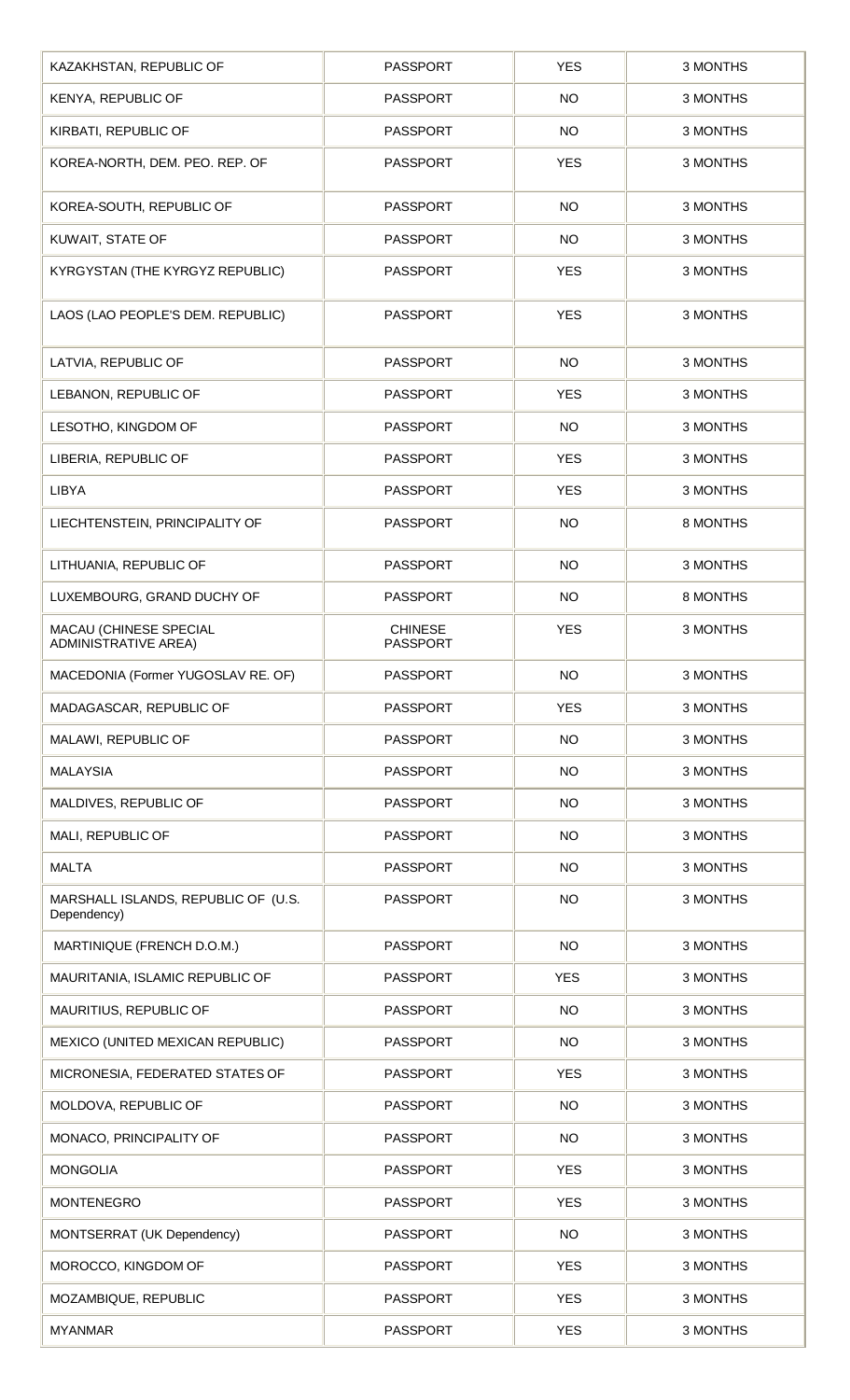| NAMIBIA, REPUBLIC OF                                | <b>PASSPORT</b>                               | <b>NO</b>  | 3 MONTHS |
|-----------------------------------------------------|-----------------------------------------------|------------|----------|
| NAURU, REPUBLIC                                     | <b>PASSPORT</b>                               | <b>NO</b>  | 3 MONTHS |
| NEPAL, KINGDOM OF                                   | <b>PASSPORT</b>                               | <b>YES</b> | 3 MONTHS |
| NETHERLANDS, KINGDOM OF THE                         | <b>PASSPORT</b>                               | <b>NO</b>  | 8 MONTHS |
| NETHERLANDS, ANTILLES                               | <b>PASSPORT</b>                               | <b>NO</b>  | 3 MONTHS |
| NEW CALEDONIA (FRENCH DEPENDENT)                    | <b>PASSPORT</b>                               | <b>NO</b>  | 3 MONTHS |
| <b>NEW ZEALAND</b>                                  | <b>PASSPORT</b>                               | <b>NO</b>  | 3 MONTHS |
| NICARAGUA, REPUBLIC OF                              | <b>PASSPORT</b>                               | <b>NO</b>  | 3 MONTHS |
| NIGER, REPUBLIC OF                                  | <b>PASSPORT</b>                               | <b>YES</b> | 3 MONTHS |
| NIGERIA, FEDERAL REPUBLIC OF                        | <b>PASSPORT</b>                               | <b>YES</b> | 3 MONTHS |
| NIUE (NEW ZEALAND)                                  | <b>PASSPORT</b>                               | <b>NO</b>  | 3 MONTHS |
| NORTHERN MARIANA ISLANDS (U.S.<br>TERRITORY)        | PASSPORT or WITH<br><b>Compliant Document</b> | <b>NO</b>  | 3 MONTHS |
| NORWAY, KINGDOM OF                                  | <b>PASSPORT</b>                               | <b>NO</b>  | 8 MONTHS |
| OMAN, SULTANATE OF                                  | <b>PASSPORT</b>                               | <b>NO</b>  | 3 MONTHS |
| PAKISTAN, ISLAMIC REPUBLIC OF                       | <b>PASSPORT</b>                               | <b>YES</b> | 3 MONTHS |
| PALAU, REPUBLIC OF                                  | <b>PASSPORT</b>                               | <b>YES</b> | 3 MONTHS |
| <b>PALESTINE</b>                                    | <b>PASSPORT</b>                               | <b>YES</b> | 3 MONTHS |
| PANAMA, REPUBLIC OF                                 | <b>PASSPORT</b>                               | <b>NO</b>  | 3 MONTHS |
| PAPUA NEW GUINEA                                    | <b>PASSPORT</b>                               | <b>NO</b>  | 3 MONTHS |
| PARAGUAY, REPUBLIC OF                               | <b>PASSPORT</b>                               | <b>NO</b>  | 3 MONTHS |
| PERU, REPUBLIC OF                                   | <b>PASSPORT</b>                               | <b>NO</b>  | 3 MONTHS |
| PHILIPPINES, REPUBLIC OF                            | <b>PASSPORT</b>                               | <b>YES</b> | 3 MONTHS |
| PITCAIRN (BRITISH OVERSEAS<br>TERRITORY)            | <b>PASSPORT</b>                               | <b>NO</b>  | 3 MONTHS |
| POLAND, REPUBLIC OF                                 | <b>PASSPORT</b>                               | <b>NO</b>  | 3 MONTHS |
| PORTUGAL, REPUBLIC OF                               | <b>PASSPORT</b>                               | <b>NO</b>  | 3 MONTHS |
| PUERTO RICO                                         | <b>PASSPORT</b>                               | NO         | 3 MONTHS |
| QATAR, STATE OF                                     | <b>PASSPORT</b>                               | <b>NO</b>  | 3 MONTHS |
| RAS AL KHAUMA (SEE UAE)                             |                                               |            |          |
| REUNION (FRENCH D.O.M.)                             | <b>PASSPORT</b>                               | <b>NO</b>  | 3 MONTHS |
| ROMANIA, REPUBLIC                                   | <b>PASSPORT</b>                               | <b>NO</b>  | 3 MONTHS |
| RUSSIA (RUSSIAN FEDERATION)                         | <b>PASSPORT</b>                               | <b>NO</b>  | 3 MONTHS |
| RWANDA, REPUBLIC OF                                 | <b>PASSPORT</b>                               | <b>YES</b> | 3 MONTHS |
| SAINT BARTHELEMY (FRENCH<br>DEPENDENT)              | <b>PASSPORT</b>                               | <b>NO</b>  | 3 MONTHS |
| SAINT HELENA (BRITISH OVERSEAS<br><b>TERRITORY)</b> | <b>PASSPORT</b>                               | <b>NO</b>  | 3 MONTHS |
| SAINT KITTS & NEVIS, FEDERATION OF                  | <b>PASSPORT</b>                               | <b>NO</b>  | 3 MONTHS |
| <b>SAINT LUCIA</b>                                  | <b>PASSPORT</b>                               | <b>NO</b>  | 3 MONTHS |
| SAINT MARTIN (FRENCH D.O. M.)                       | <b>PASSPORT</b>                               | <b>NO</b>  | 3 MONTHS |
| <b>SAINT MAARTEN (DUTCH)</b>                        | PASSPORT                                      | <b>NO</b>  | 3 MONTHS |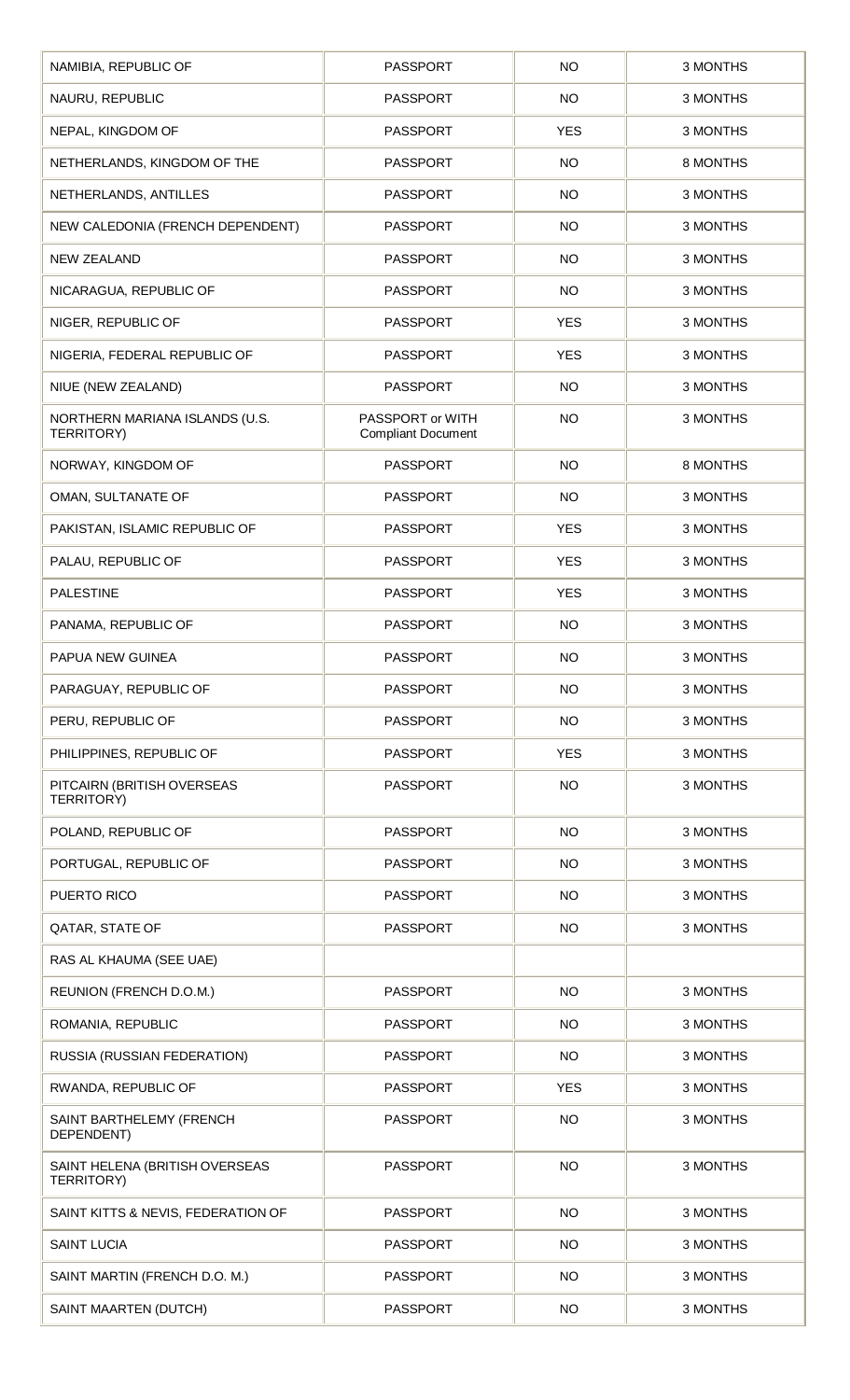| SAINT PIERRE AND MIQUELON (FRENCH<br>DEPENDENT)                                | <b>PASSPORT</b> | <b>NO</b>  | 3 MONTHS |
|--------------------------------------------------------------------------------|-----------------|------------|----------|
| SAINT VINCENT & GRENADINES                                                     | <b>PASSPORT</b> | <b>NO</b>  | 3 MONTHS |
| SAN MARINO, MOST SERENE REP. OF                                                | <b>PASSPORT</b> | <b>NO</b>  | 8 MONTHS |
| SAO TOME & PRINCIPE, DEM REP. OF                                               | <b>PASSPORT</b> | <b>NO</b>  | 3 MONTHS |
| SAUDI ARABIA, KINGDOM OF                                                       | <b>PASSPORT</b> | <b>YES</b> | 3 MONTHS |
| SCOTLAND (UK)                                                                  | <b>PASSPORT</b> | <b>NO</b>  | 8 MONTHS |
| SENEGAL, REPUBLIC OF                                                           | <b>PASSPORT</b> | <b>YES</b> | 3 MONTHS |
| <b>SERBIA</b>                                                                  | <b>PASSPORT</b> | <b>YES</b> | 3 MONTHS |
| SEYCHELLES, REPUBLIC OF                                                        | <b>PASSPORT</b> | <b>NO</b>  | 3 MONTHS |
| SHARJAH (SEE UAE)                                                              |                 |            |          |
| SIERRA LEONE, REPUBLIC OF                                                      | <b>PASSPORT</b> | <b>NO</b>  | 3 MONTHS |
| SINGAPORE, REPUBLIC OF                                                         | <b>PASSPORT</b> | <b>NO</b>  | 3 MONTHS |
| SLOVAKIA (SLOVAK REPUBLIC)                                                     | <b>PASSPORT</b> | <b>NO</b>  | 3 MONTHS |
| SLOVENIA, REPUBLIC OF                                                          | <b>PASSPORT</b> | <b>NO</b>  | 3 MONTHS |
| <b>SOLOMON ISLANDS</b>                                                         | <b>PASSPORT</b> | <b>NO</b>  | 3 MONTHS |
| SOMALIA (SOMALI DEMOCRATIC REP.                                                | <b>PASSPORT</b> | <b>YES</b> | 3 MONTHS |
| SOUTH AFRICA, REPUBLIC                                                         | <b>PASSPORT</b> | <b>NO</b>  | 3 MONTHS |
| SOUTH GEORGIA AND THE SOUTH<br>SANDWICH (BRITISH OVERSEAS<br><b>TERRITORY)</b> | <b>PASSPORT</b> | <b>NO</b>  | 3 MONTHS |
| SPAIN, KINGDOM OF                                                              | <b>PASSPORT</b> | <b>NO</b>  | 3 MONTHS |
| SRI LANKA, DEM. SOC. REP. OF                                                   | <b>PASSPORT</b> | <b>NO</b>  | 3 MONTHS |
| SUDAN, REPUBLIC OF THE                                                         | <b>PASSPORT</b> | <b>YES</b> | 3 MONTHS |
| SURINAME, REPUBLIC OF                                                          | <b>PASSPORT</b> | <b>NO</b>  | 3 MONTHS |
| SWAZILAND, KINGDOM OF                                                          | <b>PASSPORT</b> | <b>NO</b>  | 3 MONTHS |
| SWEDEN, KINGDOM OF                                                             | <b>PASSPORT</b> | <b>NO</b>  | 3 MONTHS |
| SWITZERLAND                                                                    | <b>PASSPORT</b> | <b>NO</b>  | 8 MONTHS |
| SYRIA (SYRIAN ARAB REPUBLIC)                                                   | <b>PASSPORT</b> | <b>YES</b> | 3 MONTHS |
| TAHITI (FRENCH)                                                                | <b>PASSPORT</b> | <b>NO</b>  | 3 MONTHS |
| TAIWAN (PROVINCE OF THE PEOPLE'S<br><b>REPUBLIC OF CHINA)</b>                  | <b>PASSPORT</b> | <b>YES</b> | 3 MONTHS |
| <b>TAJIKISTAN</b>                                                              | <b>PASSPORT</b> | <b>YES</b> | 3 MONTHS |
| TANZANIA, UNITED REPUBLIC OF                                                   | <b>PASSPORT</b> | <b>NO</b>  | 3 MONTHS |
| THAILAND, KINGDOM OF                                                           | <b>PASSPORT</b> | <b>YES</b> | 3 MONTHS |
| <b>TIMOR-LESTE</b>                                                             | <b>PASSPORT</b> | <b>YES</b> | 3 MONTHS |
| TOGO, REPUBLIC OF                                                              | <b>PASSPORT</b> | <b>YES</b> | 3 MONTHS |
| TOKELAU (NEW ZEALAND DEPENDENT<br><b>TERRITORY)</b>                            | <b>PASSPORT</b> | <b>NO</b>  | 3 MONTHS |
| TONGA, KINGDOM OF                                                              | <b>PASSPORT</b> | <b>NO</b>  | 3 MONTHS |
| TRINIDAD & TOBAGO, REPUBLIC OF                                                 | <b>PASSPORT</b> | <b>NO</b>  | 3 MONTHS |
| TUNISIA, REPUBLIC OF                                                           | PASSPORT        | <b>YES</b> | 3 MONTHS |
| TURKEY, REPUBLIC OF                                                            | <b>PASSPORT</b> | <b>NO</b>  | 8 MONTHS |